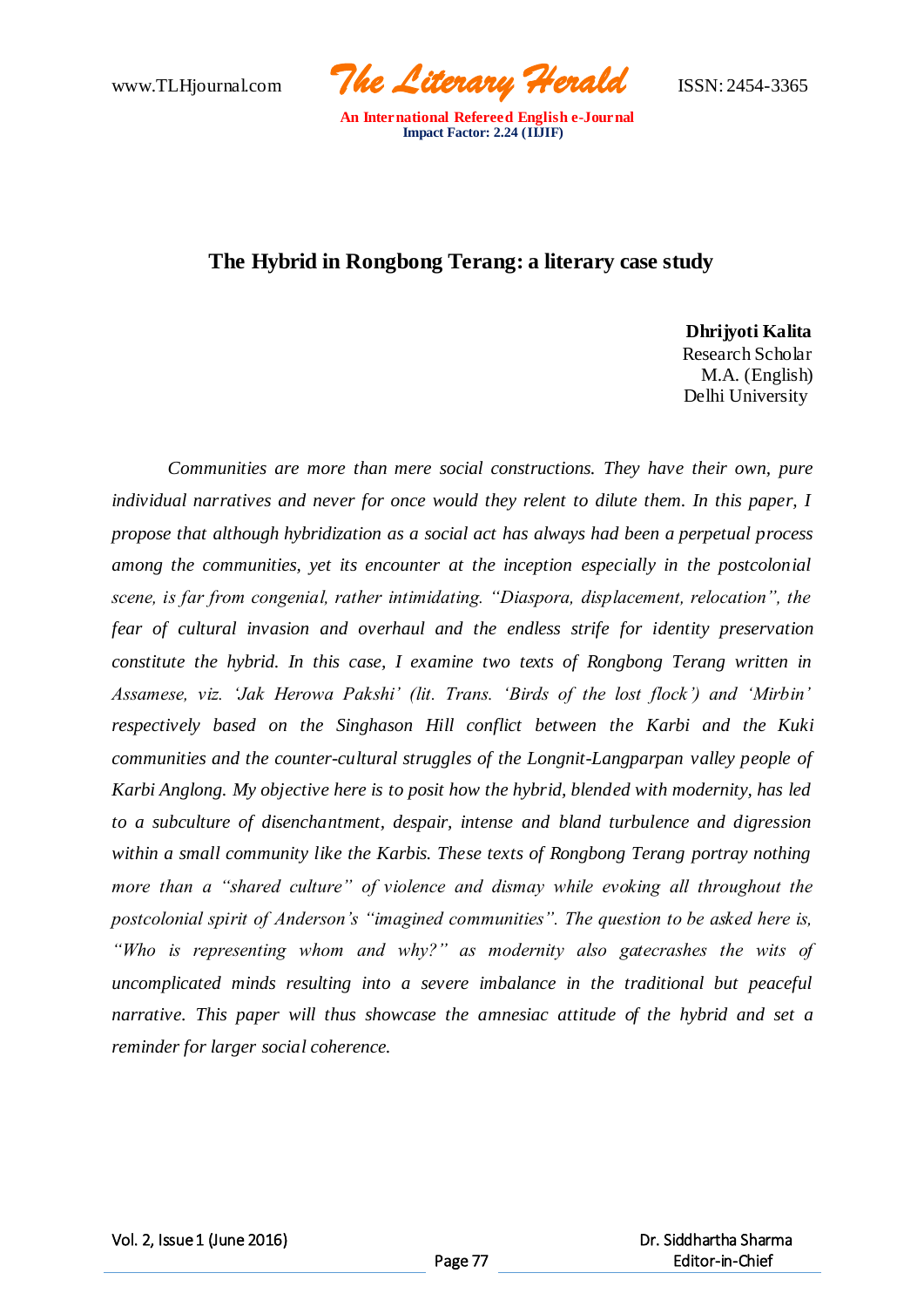www.TLHjournal.com *The Literary Herald*ISSN: 2454-3365

# **The Hybrid in Rongbong Terang: a literary case study**

 **Dhrijyoti Kalita** Research Scholar M.A. (English) Delhi University

#### **Introduction**

This paper only affixes to an uncertainty about the possibility of a 'third space' in the microcosmic yet multicultural sphere of the Karbi community inhabiting the Longnit-Langparpan valley and the Singhason Hills areas of Karbi Anglong<sup>i</sup> as seen through the two Assamese texts, viz. *Jak Herowa Pakshi* (trans. Birds of the lost flock<sup>ii</sup>) and *Mirbin* of Rongbong Terang*.* Karbi Anglong has been recognised as an insurgent-prone and multiethnic conflict zone in recent history. The Karbis are the principal tribal community in the district of Karbi Anglong. But the district is home to around ten different and far-flung tribes of North-east India living together with the Karbis. It thus qualifies as the epitome of the larger ethno- -hybrid profile of the entire North-east India. Recent upheavals between tribes in the region, especially the Karbi-Kuki<sup>iii</sup> clashes  $(2003-04)$  followed by the very recent Karbi-Rengma Nagaiv killings (2013-14) have only distressed the civil society and left the peace-seekers in doldrums. But, is multi-ethnicity the only spur inciting such conflicts?

Rongbong Terang, a native Karbi and a raconteur par excellence, is a noted literary personality of Assam. He has been a recipient of the prestigious Sahitya Academy Award for his formidable work of fiction, *Rongmilir Hahi<sup>v</sup>* . He has also been the President of the highlyesteemed Asom Sahitya Sabha and an author of many books on the Karbi society and Assam. Terang has been known, for his vivid portrayal of the contemporary Karbi society, for his keen study on the emerging problems afflicting the multi-ethnic locale and mostly for representing the covert and sensitive lives of his tribesmen. The narrative of the two texts, viz. *Jak Herowa Pakshi* and *Mirbin* largely revolve around the recent ethnic clashes between the Karbi and the Kuki tribes, an issue of topical significance. The texts discuss their ancient homogeneity and the present chasm that suddenly fell upon them. But the most appealing factor of these two texts/stories is the narration of assorted minute details, situations and instances that somehow contribute to the formation of the 'hybrid' entity, which is the prominent cause behind the ethnic disparity of the region. It can thus be argued that, of all texts coming from the region, these two texts serve as the cauldron containing the many hybrid elements responsible for stirring up a multi-ethnic society.

However, there has been almost no critical study regarding the actual postcolonial plight portrayed in the texts. Most of the works are *eticvi* analyses as they immediately refer to the insurgency and politics surrounding the texts and the region, overlooking the innate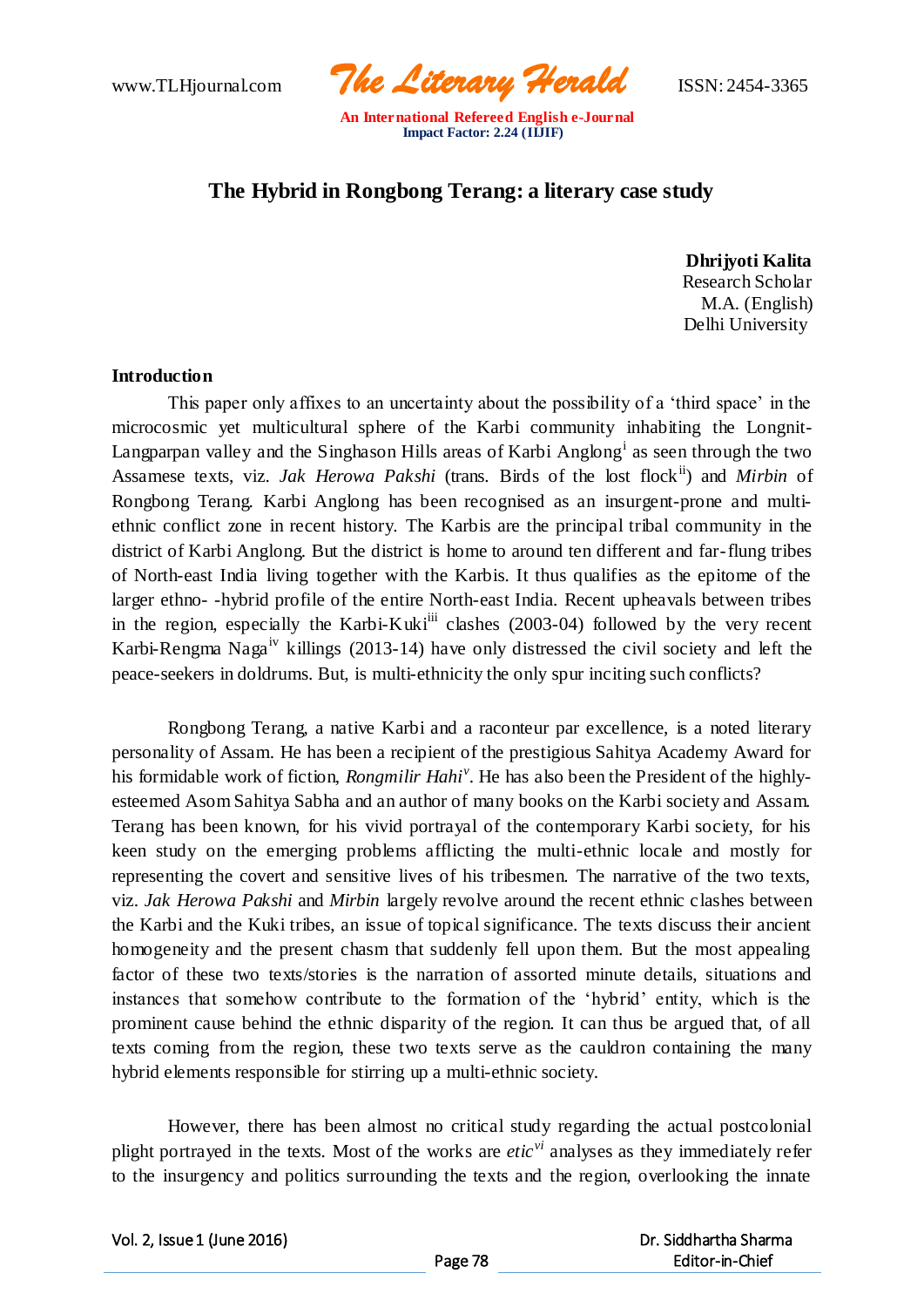www.TLHjournal.com *The Literary Herald*ISSN: 2454-3365

cultural hybrid acting within. This paper thus attempts to discuss the region with an *emicvii* perspective, while seeking to understand the trouble with the help of the two texts aforementioned. It thus argues the necessity of flexibility in abjuring essentialist positions in a multicultural milieu in order to create a congenial 'hybrid' in the region. The paper strives to draw a trajectory of an 'englobed'<sup>viii</sup> nation at the countenance of a novel postcolonial awareness and its consequent sporadic cultural conflicts. This paper invokes the central themes of hybridity, third space and liminality of Homi Bhabha and redraws and relates them to the plight of the two aforementioned texts. It also touches upon the methods of epistemic and cultural violence as understood through the texts and as inflicted upon each other by the subjects.

## **Multi-ethnicity, Modernity and Resistance**

As in the case of the postcolonial, the context remains almost the same throughout, be it New Zealand, Australia, the Carribean or Karbi Anglong. By claiming that for the mere sake of being pluralistic, a society is vulnerable in nature and easily given to conflict, will keep it away from the essence. As for the History, it has always had observed assimilatory traits. For many years, even after the colonial masters left their sojourn, the Karbis still maintained placid, homogenized. Contrary to their early religious habits that contained sacrifices made more to the evil spirits than to the good, and demon worshipping to boot, Karbis are but known for being "...a mild, quiet, industrious race" (Teron,2011). However, the American Baptist Missionary Magazine, *Journal of Mr Scott* deduced that "...the manly spirit of the Mikir<sup>ix</sup> is not easily persuaded to yield servile homage to either priest or idol" (Teron, 2011).

This clearly brings to our picture the inherent nature of resistance present among the community members, against any kind of colonial subjugation, be that Brahminical or British. Hinduism and Christianity are but postcolonial to the Karbi society. As Dharamsing Teron writes, "The Karbis have traditionally been the worshippers of *Hemphu-Mukrang<sup>x</sup>* but there is no Karbi equivalent to exactly describe the term – 'religion'." The Karbis had fundamentally been animists, and recorded so, for nearly a century since the census of 1872. But how an entire population warped to the Hindu faith, only after the census of 1961, has since then remained an ideological curiosity. Thereafter, a considerable size of the population became Hindus and all that followed suit is what constituted the postcolonial globalized being. The direness of such condition can be aptly defined by a few lines from the John Ashberry poem, *Self-Portrait in a Convex Mirror(1975)* –

"...But it is life englobed. One would like to stick one's hand Out of the globe, but its dimension, What carries it, will not allow it...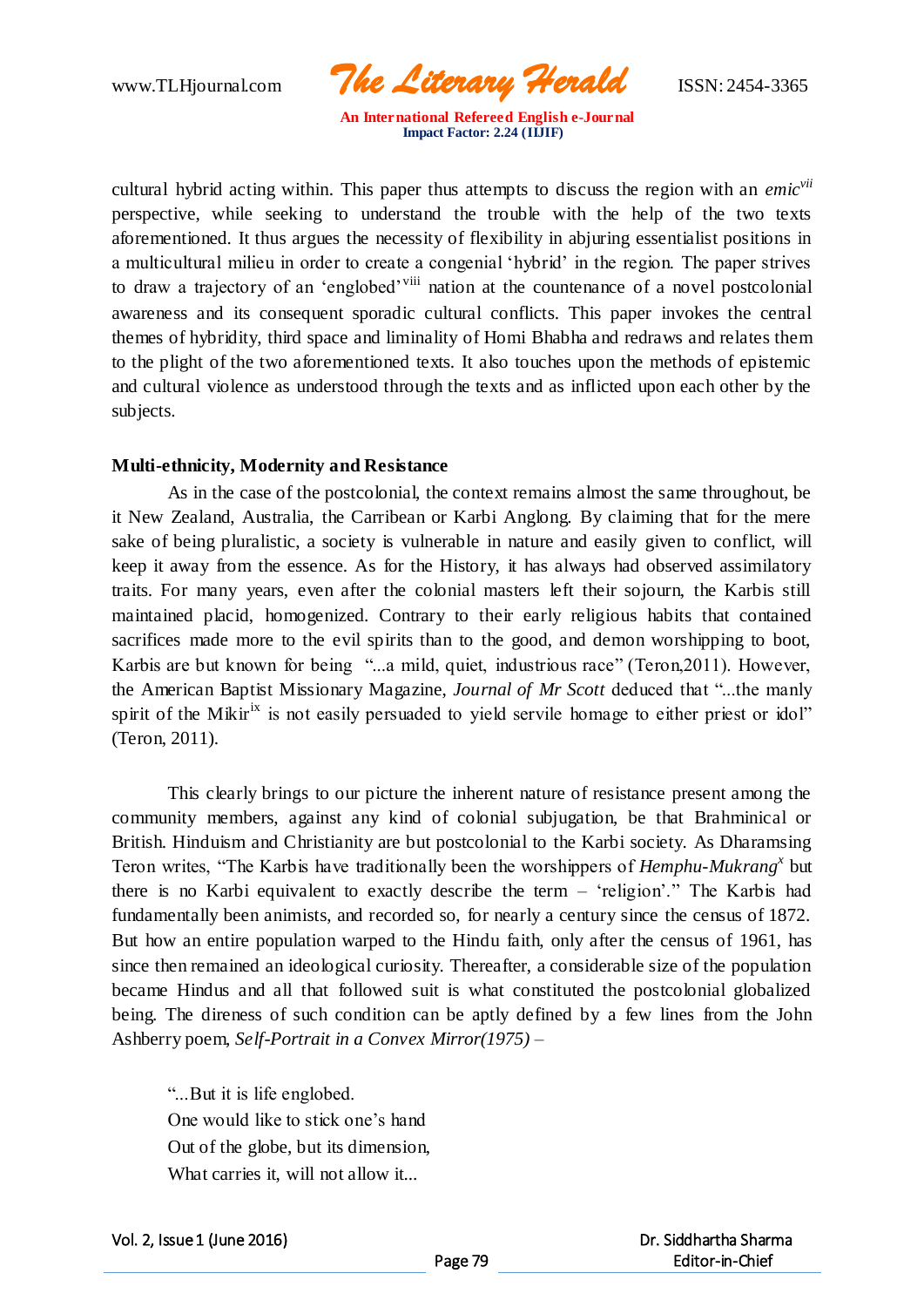www.TLHjournal.com *The Literary Herald*ISSN: 2454-3365

...There is no way To build it flat like a section of wall. It must join the segment of a circle, Roving back to the body of which it seems So unlikely a part, to fence in and shore up the face..."

Nevertheless, they have never distanced from tradition. The Karbis traditionally hold the drongo<sup>xi</sup> as the sacred bird. The extant chunk of conservatism in the community is vivid in a dialogue between the daughter and her father from *Jak Herowa Pakshi (*trans. Birds of the lost flock), when the girl *Lirbon* asks her father *Waisong*, who was busy watching a flock of the drongo bird flying off the Khonbamon Hills perhaps as in a sign of some imminent danger, "Grandma once told when we were kids that we should never ingest the flesh of the *woterang*<sup>*xii*</sup>, is it true *Deuta* (Father)?"<sup>xiii</sup> And her father replies in an ambivalent tone, "The others can, but we from the Terang clan, should never."

Now, this can be contextualised in different ways. Here, it may allow us to think that while the drongo bird is considered sacred by the entire Karbis, why only the Terang clan? Does this indicate flexibility to a certain extent? Is it gradually drifting away from the essentialist position? We have to also remember that the text has been written in the Assamese language. The infusion of words such as *woterang,* and for that matter many in the text, certainly suggests a readjustment with the earlier binary psychology. If here, the Karbis are to be considered as the colonised subject of the Aryanised Assamese/Hindus, then an allusion provided by the British ethnographer Edward B Taylor might sound relevant, "The savage's poor shy gods hide in holes and corners before the white man's mightier Deity" (Teron, 2011).

However, there are also testimonies of resistance even against the British colonial and the modern in the texts. In a dramatised drawing of the character, *Ramsing Tokbi*, an L.P. school teacher of Langparpan area as portrayed in Mirbin*,* Rongbong Terang makes the distress of the community on confronting the new form of colonial education, lucid for the readers. At a certain moment in the text, Tokbi who is the teacher of a vernacular medium school walks to his school and en route finds himself pondering over the many faces of transformation occurring around him in a radical manner. The author describes *Tokbi*, "While embracing the teacher's life as a path of sheer perseverance, *Ramsing Mastor* silently kept observing the assorted images of change in the valley. He realised about the creeping nature of the social conflicts at the Longnit market area in front of his eyes. He also felt that these conflicts, the differences in education, religion and tribes are being surreptitiously set ablaze like fire set on husks."<sup>xiv</sup>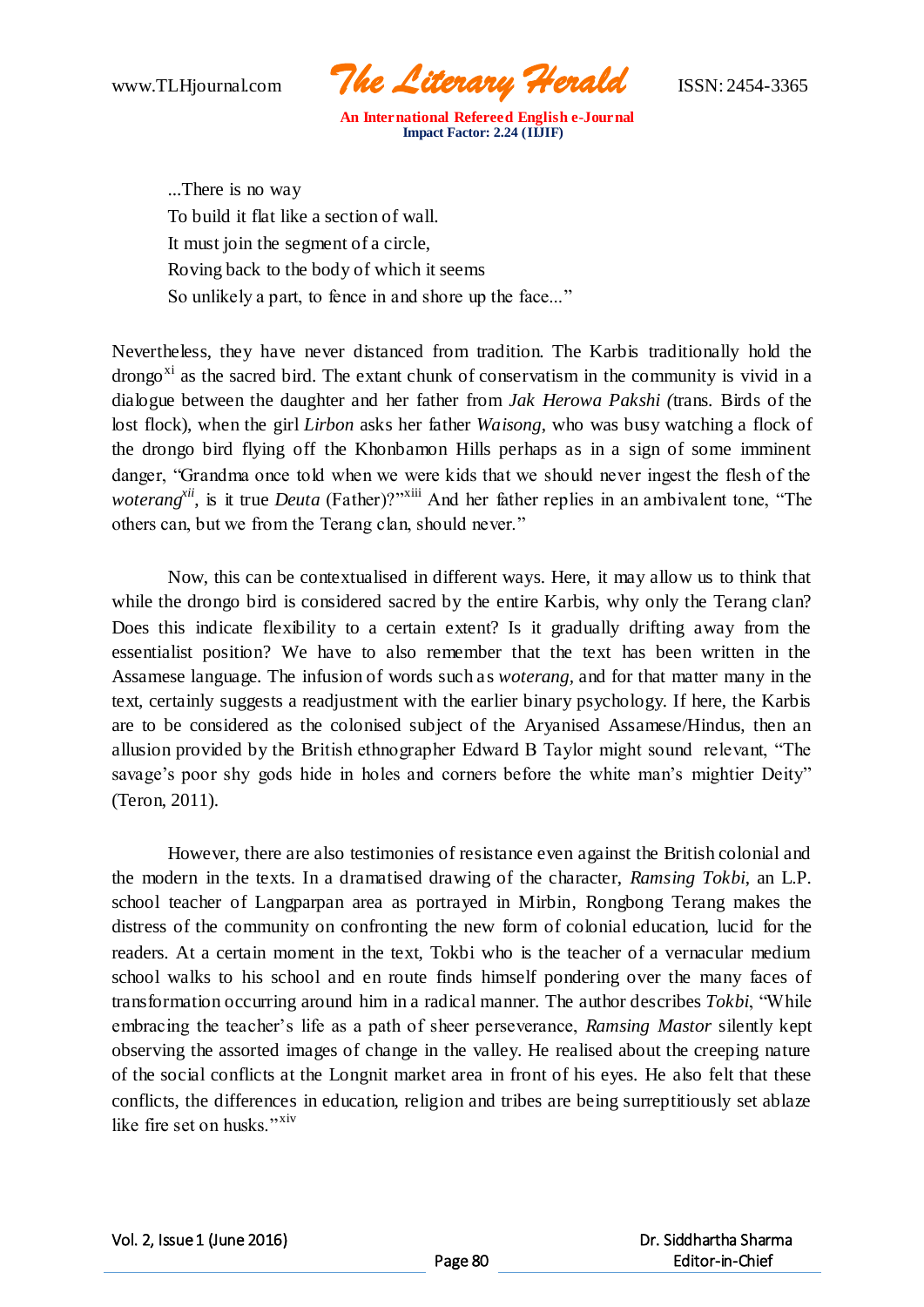www.TLHjournal.com *The Literary Herald*ISSN: 2454-3365

However, the climactic is achieved when *Tokbi* breaks into a catharsis on discovering that his favourite student, *Longjut* has left his school and joined an English-medium. The author portrays this moment in a soliloquy of emotional bouts, "...The storm has thrust even inside my school. *Longjut* is my favourite student. Why did he go to study English? Why, even we grew up studying Assamese. Why such attraction for English now? If this continues, will the *Langparpan* School really survive? Like the fishes that get stirred up on reaching fresh waters, is it really good to get stirred up on these new currents of education? Why, won't this kind of education bring in conflict to our society?..."<sup>xv</sup>

It is transmogrification and chasm that the colonial religion, only after the colonial education, has brought in among the inhabitants of the same community, divided merely by dint of the novelty in their religions. In another instance of the same text, people gather at the house of *Sarmen Ronghang,* the *Sarthexvi* on the day of *Thengthe Arnam*, the religious occasion celebrating the consumption of *No-makoixvii*. On this mirthful occasion, Sarmen announced to the gathering about the varied threats falling upon the Karbi society and culture, "*Meheixviii ,* our *Langparpan* is deteriorating. Gone are the days of integrity. A Karbi won't trust another Karbi anymore... The people from the *Milik Gaon* who came that day, have forgotten the rituals of *Tipit xix*. They have totally changed the mores and the practices of the ritual. Can they really mingle with us?" At this moment, somehow the echoes of Ishiguro's butler, *Stevens* resonates quite contrarily yet clearly, "Now naturally, like many of us, I have a reluctance to change too much of the old ways. But there is no virtue at all in clinging as some do to tradition merely for its own sake. In this age of electricity and modern heating systems, there is no need at all to employ the sorts of numbers necessary even a generation ago" (Ishiguro, 1989).

The Karbi society is fundamentally agricultural. "Agriculture is the key industry and the backbone of the economy of the district. More than three-fourth of the population derives its livelihood from it" (United Mikir and North Cachar Hills District Gazetteer). The Karbis also have their own pristine set-up of marriage system. "Marriage by negotiation (*adam achar*) is the common practice of the Karbis; however, marriage by mutual consent and elopement (*kanghupan*), and marriage by capture (*kachonghupan*), are also not rare" (Zaman, 2008). In Karbi marriage practice, a special tradition of the prospective groom offering manual labour at the house of the bride is being observed, known as *Piso-kemen*. Thus, the  $Osa^{xx}$  becomes an important figure of the family system.

In the text *Mirbin*, *Longki Teron* while conversing with *Sarmen Ronghang*, inadvertently happens to pronounce the growing decay in the agricultural values of the society. He asks his friend, *Sarmen,* "Will your son-in-law pick up the spade and plough? They despise even stepping on the mud."<sup>xxi</sup> Before that, in the same conversational strand, *Sarmen*, pointing out to the hutments lined up across the *Langparpan* stream to his friends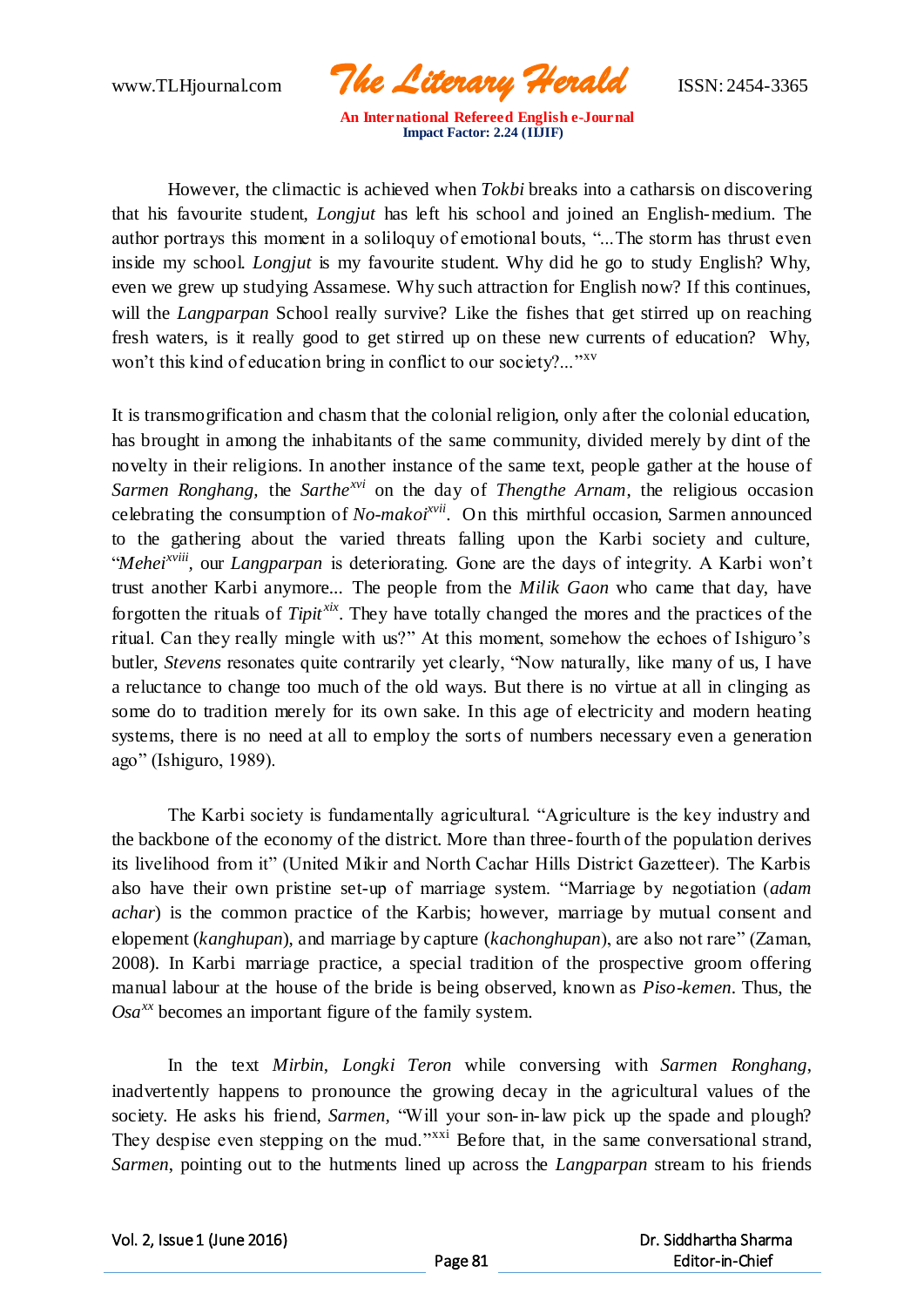www.TLHjournal.com *The Literary Herald*ISSN: 2454-3365

*Lunse* and *Longki* says that those are houses of the Manipuri and Bengali people and then he seems to ask them, as if in the undertone of an imminent crisis in identity, "Those fields are of the *Teron* village, aren't they *Mehei*?"xxii This seems to assert a mutual confirmation of their plight, a plight dissolving their historical identity and a fear of donning the hybrid, ignorant that their entities are located only at a single moment in the historical process of identity and culture formation. Their awareness of history and the continual process of the formation of the community episteme are only too recent and naive. Like any colonized community, they also resist a mutual exchange at the first instance.

The Karbis have always maintained contiguity with many other tribes of the Tibeto-Burman stock as well as the section of Aryanised Assamese populace. In Karbi Anglong district alone, they cohabit with many other tribal communities like – the Dimasas in the Dhansiri/Mohendijua area, the Bodos in Langhin, Kuki/Thadou/Hmar tribes in Singhason and Koilamati areas, Tiwas in the areas bordering Nagaon and Morigaon districts, Garos in Hamren sub-division, Man-tai speaking community inhabiting in the Bokajan sub-division, some Khasi tribes inhabiting in areas adjoining Meghalaya mostly in Hamren sub-division, scattered population of Chakmas mostly in Borlangphar area and the Rengma Nagas in the Nilip block area.

The Karbis have been hailed as the Columbus or discoverer of Assam by the great revolutionary and cultural visionary, Bishnu Prasad Rabha (Teron, 2011). Nevertheless, they have now begun to candidly defy such a conferment owing to the fact that Columbus was a colonizer, whereas the Karbis are not, "For, like Columbus, we Karbis did not colonize but instead, they have been colonized, divided, dispossessed, and deprived" (Teron, 2011). The Karbis belong to the Mongoloid group and linguistically they belong to the Tibeto- Burman group. "It is believed that the Karbis entered Assam from Burma (present day Myanmar) through northern Manipur and south western Nagaland. This migration probably took place during the first and second millennia before Christ. Referring to a Karbi tradition J.H. Hutton and H. Bareh mention that southern Nagaland offered a land route to the Karbis migrating from Burma via Manipur hills through which a passage was made by tribes who preceded the present people of the Patkai hills" (Hazarika, 2015).

Therefore, mutual exchange of culture and information with other tribes has apparently always been a consistent historical reality for the Karbis. What is new is the politics of globalisation, modernity and the implications thereafter. The conflict between modernity and tradition has been scrupulously presented to us by Rongbong Terang in Mirbin. In the text, *Mirbin*, the girl protagonist, has been portrayed as singing a traditional folk *Bong-oi* song while in the lap of nature, cherishing the golden hued paddy field and the hills of *Khonbamon* in front of her and remembering the caresses of her beloved *Hemari Teron*, who has joined an insurgent outfit and sheltered himself in the unseen confines of the jungle. It so happens that while she was murmuring her song, what intrudes suddenly is a song from a Hindi movie. And it is the ring tone of her mobile phone.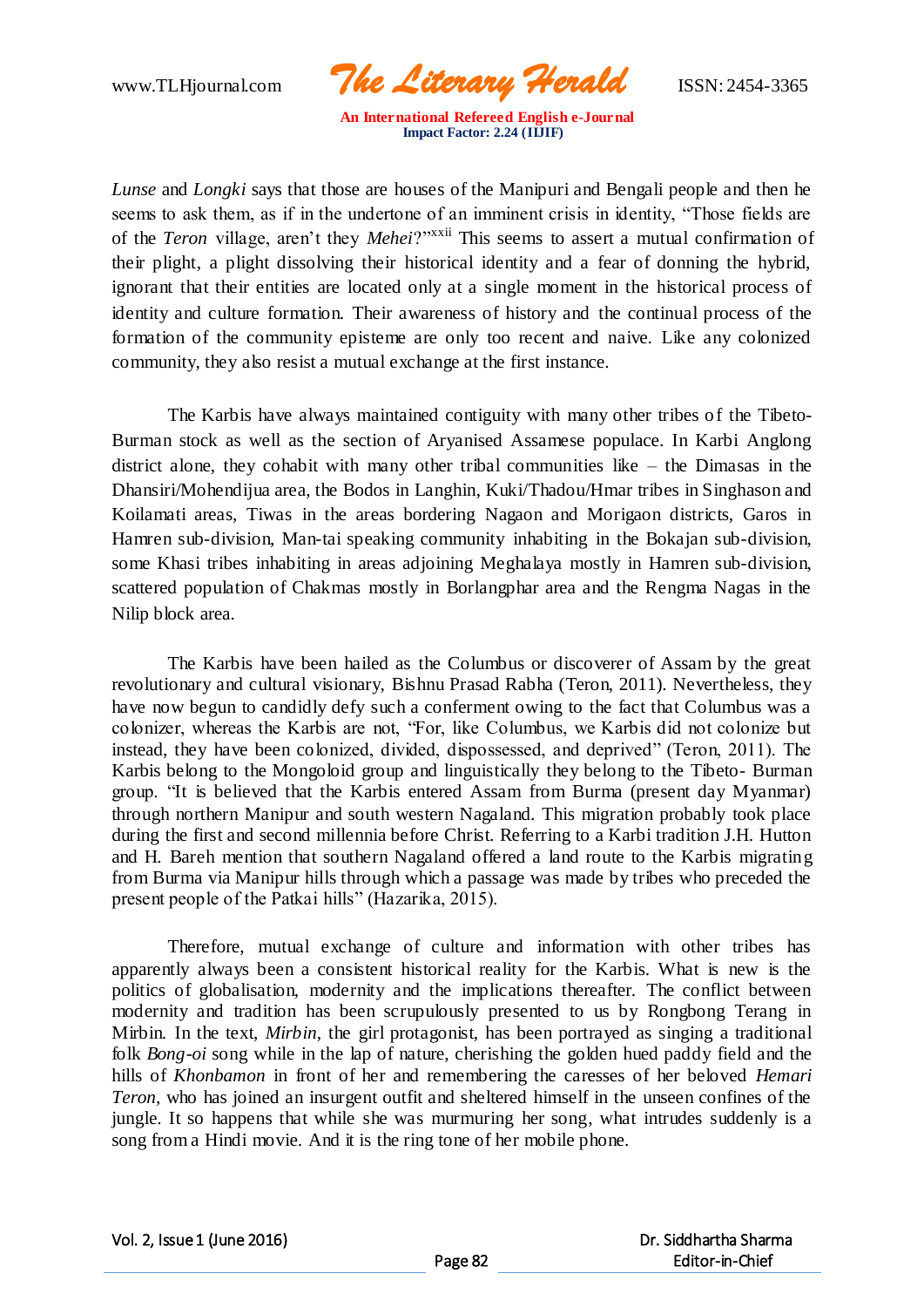www.TLHjournal.com *The Literary Herald*ISSN: 2454-3365

What need to be observed here are the poignant interplays/dichotomies of Hindi-Karbi, Pastoral- Technological, Folk-Modern and last but not the least, Mirth-Distress. *Hemari* is here, a thing of the past, a nostalgia, or a symbol for tradition itself and she has been portrayed as lamenting his loss or imminent loss. She picks up the phone and it is *Hemari* on the other side, as if the tradition has learnt to wear the new and it expresses itself through the mobile phone. *Mirbin* finds her beloved at least with the aid of the mobile phone. The answering of the mobile phone dissolves all the binaries and *Hemari's* voice from the other end provides an answer to the problem.

#### **Hybridity, liminality and the desire for third space in the postcolonial**

In plebeian terms, anything that is a hybrid is thus considered a mixture or a corrupt form of the original by the sheer etymology of the word. But in the postcolonial cultural atmosphere, the concern actually becomes whether or not this kind of a mixture is capable of establishing the necessary societal harmony. The role of the text as a receptacle of postcolonial representative signs is formidable in this context, "The imaginative and the creative are integral aspects of that process by which identity itself has come into being. Cultural identity does not exist outside representation" (Ashcroft, 2001).

How does the postcolonial subject think? How does one know that he has a newfangled language to speak and rebuild his pedestal in the "midst of the incomprehensible" colonial? What Ashcroft writes, forms the crux for an organized postcolonial imagination. He asserts that "by taking hold of the means of representation, colonized peoples throughout the world have appropriated and transformed those processes into culturally appropriate vehicles. It is this struggle over representation which articulates most clearly the material basis, the constructiveness and dialogic energy of the 'postcolonial imagination.'"

In this case, the text as a semiotic representation serves the purpose. The texts essentially speak of the plight of the Karbis, written in the Assamese language and directed against the multi-layered crust of colonists overlapping/trying to overlap its smooth surface. The struggle for such overlapping is naturally bound to instigate friction on the surface. Homi K. Bhabha famously expounds such an in-between condition, "It is in the emergence of the interstices – the overlap and displacement of domains of difference – that the intersubjective and collective experiences of nationness, community interest, or cultural value are negotiated."

In his celebrated guide to the postcolonial imagination *Location of Culture,* Bhabha offers the definition of hybridity through the example of an architectural object - the stairwell, "...The hither and thither of the stairwell, the temporal movement and passage that it allows, prevents identities at either end of it from settling into primordial polarities. This interstitial passage between fixed identifications opens up the possibility of a cultural hybridity that entertains difference without an assumed or imposed hierarchy."

Hybridity is the most desired and the most welcome phenomenon, especially after globalisation has taken its toll in all aspects of the postcolonial society. Hybridity takes into

Vol. 2, Issue 1 (June 2016)

 Dr. Siddhartha Sharma Editor-in-Chief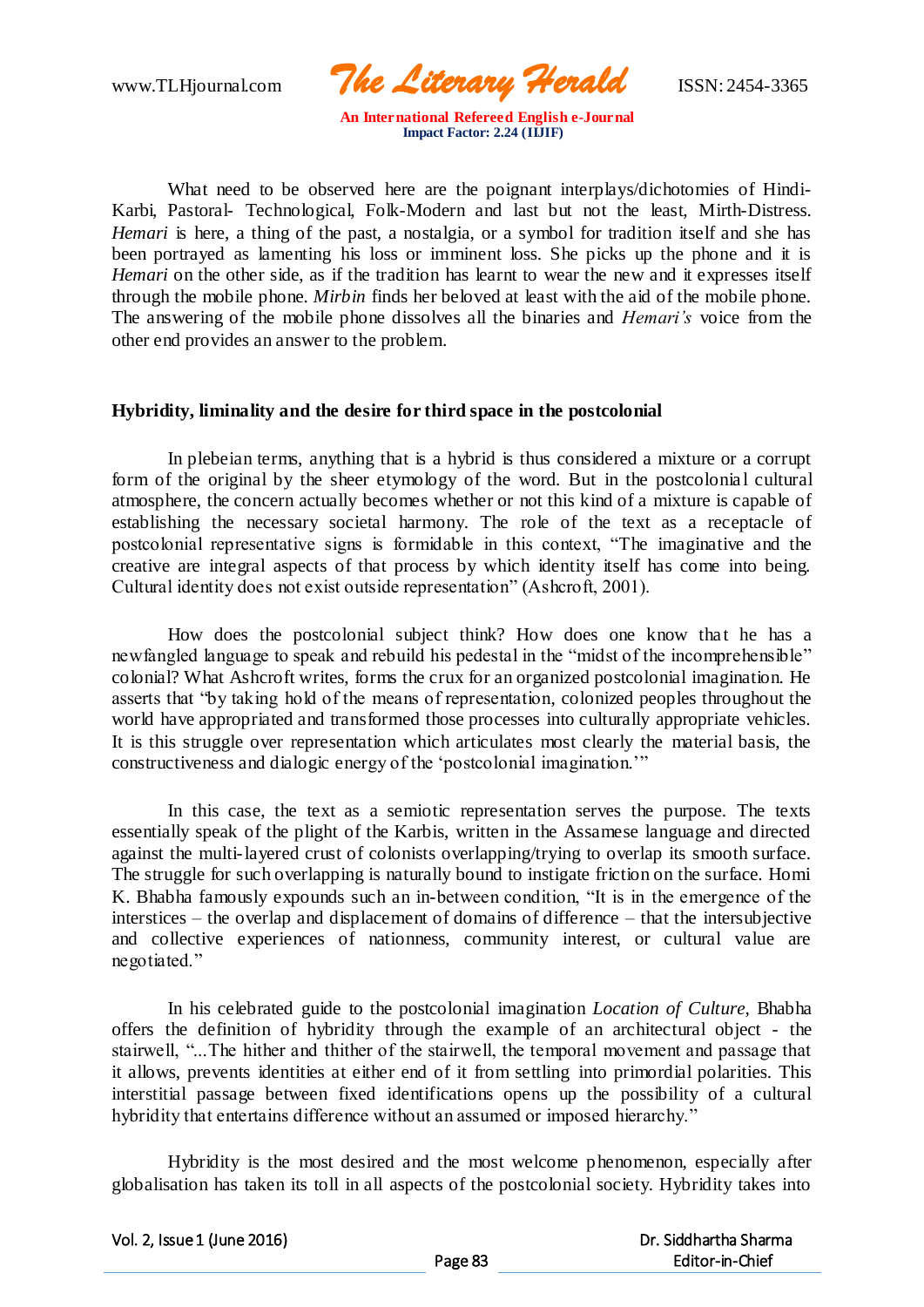www.TLHjournal.com *The Literary Herald*ISSN: 2454-3365

account the liminal entities, which are essentially "neither here nor there; they are betwixt and between the positions assigned and arrayed by law, custom, convention and ceremonial." (Turner, 1969) The occurring of the hybrid only elevates the liminal status of a community. Apparently, the crisis in cultural, political or linguistic identity, so as it may appear, acts just as a passage to the newly elevated identity. The social life of a community goes through a "dialectical process that involves successive experience of high and low, *communitas* and structure, homogeneity and differentiation, equality and inequality. The passage from lower to higher is through a limbo of statuslessness. In such a process, the opposites, as it were, constitute one another and are mutually indispensable" (Turner, 1969).

The site of liminality, or the passage, is not mere theoretical or reflective; it is a space to stir up the production of a new cultural meaning. It is the inherent desire of the hybrid to form a cultural space, where political action is generated by moving beyond the "plethora of differences" (Appadurai, 1996). It is thus a pragmatic approach where the language cannot bank upon any essentialist position, of You, I or anything else. It is the rendering of the self as unconscious and bereft of any disjuncture. The Third Space (Bhabha, 1994) thus mobilizes the two positions in the passage and produces a meaning while making fissures in the extant canon with its counter-narrative. Noteworthy here is the fact that the Third Space is not only circumscribed to the limits of cultural interaction; it propitiates disjunctures "between historical periods, between politics and aesthetics, between theory and application" (Graves, 1998).

In a subtly updated perspective, one can call on the concept of Cosmopolitanism (Papastergiadis, 2014) as an extended theorization of hybridity. It reaffirms the fact that "social formations are responsive, rather than fixed and closed" and that the "social and perceptual systems" need to be "relatively open-ended" to encounter the differences (Papastergiadis, 2014).

Cosmopolitanism forwards the forgotten ethic of hospitality to bring in the *longed-for join* (Bhabha, 1994) between unknowns. "Hospitality is not just a cultural practice of reception, but it is also a fundamental gesture that facilitates the encounter and understanding between strangers." (Papastergiadis*,* 2014) So one might like to say that a cosmopolitan and more refined man is what is desired as an outcome of the hybrid, rather than seemingly ludicrous skirmishes.

## **Rongbong Terang and the Hybrid encounter**

In an interview with Muse India, when questioned on the cultural relationship of the Karbis with the neighbouring societies, Rongbong Terang answered that "perhaps it is only natural for none of the tribes of the Northeast to have an isolated existence." He further added that he would "want each culture to expand with the mentality of tolerance on the basis of mutual trust." (Terang, 2010) Certainly it can be inferred that he has written the two texts concerned here, with the same introspection.

*Mirbin* and *Jak Herowa Pakshi* (trans. *Birds of the lost flock*) are two short novels/novellas, engaged with the topical themes of violence in the Singhason Hills between

Vol. 2, Issue 1 (June 2016)

 Dr. Siddhartha Sharma Editor-in-Chief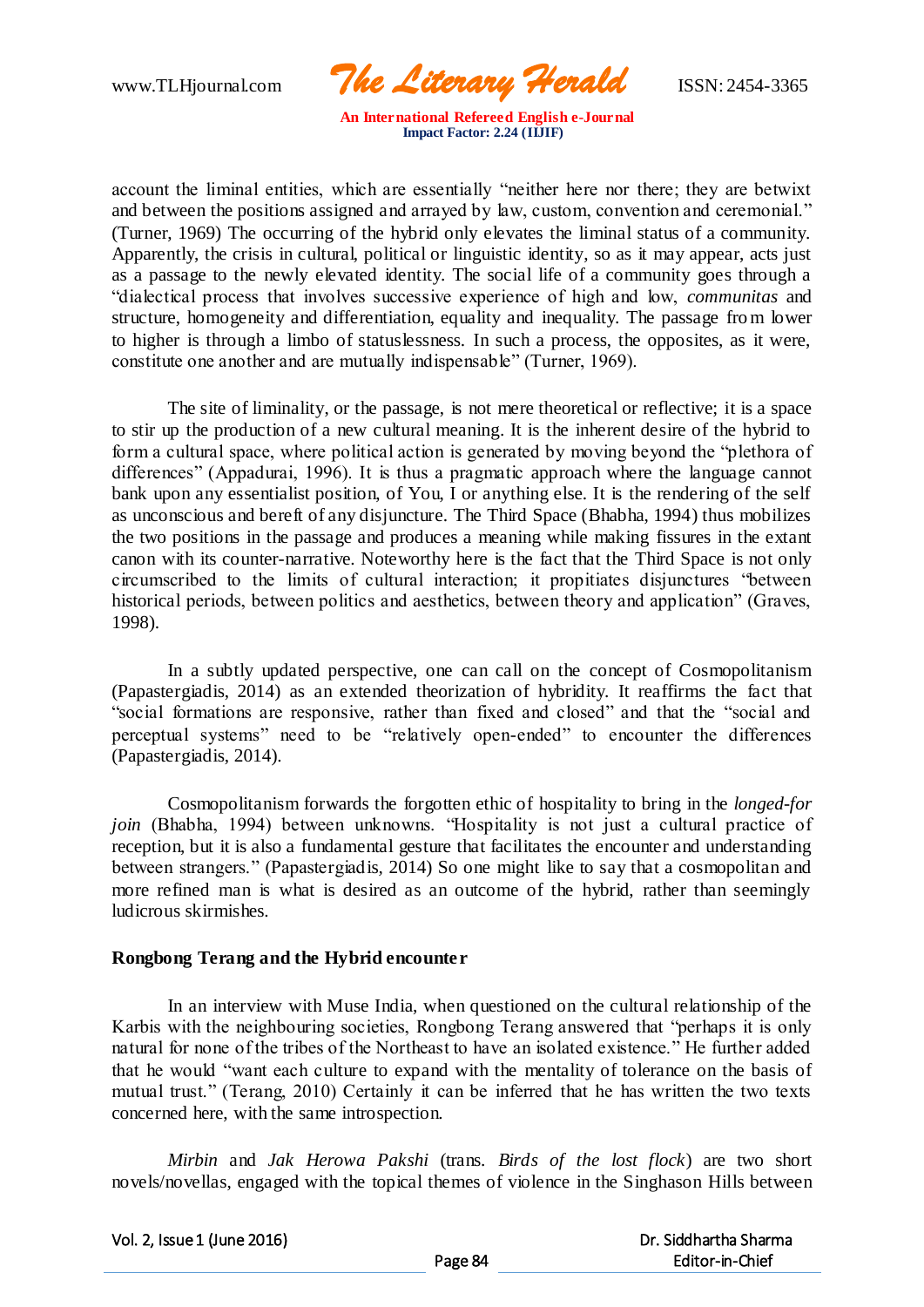www.TLHjournal.com *The Literary Herald*ISSN: 2454-3365

two tribes, viz. The Karbis and the Kukis. The protagonists of the two texts, respectively *Mirbin* and *Waisong Terang* act only as the "umbilical cords" (Baruah, 2009) connecting Karbi Anglong through a hybrid passage of internal conflicts to the events of violence. While portraying the violence and its implications on the commoners, Terang also touches upon those many elements that render it judicious to be classified under the genre of postcolonial literature. Most prominent among them are the concepts of hybridity and the generation of the third space. The texts, though in an indeterminate manner, seem to question, "Is a third space really possible given the surrounding pell-mell of violence and invading, incomprehensible modernity?"

At the end of Mirbin, the eponymous character of the text is shown to have been surrounded with a volley of questions. Her ambivalent person gets expression when the author writes, "Like the stream flowing into the waters, tears incessantly rolled from *Mirbin*'s eyes – moistening her tender, soft cheeks. At one point of time, she poised herself, and gazed at the cooing dove. But, only a dove-less tree could float in her eyes – with umpteen questions."<sup>xxiii</sup>

However, Jak Herowa Pakshi (trans. Birds of the lost flock) draws the curtains with a message of partial hope. The ambivalence at the inception of the text reflects in the speech of *Waisong* to his wife *Kajir*, "Would *Ruplin<sup>xxiv</sup>* not be able to speak the Karbi language? And, our daughter-in-law? Isn't she human? Isn't she capable of learning and understanding?"<sup>xxv</sup> By the end of the text, this undertone of ambivalence transforms into a more sanguine and well-contemplated expression, "I have brought you as my daughter-in-law. I will not tell you to return now. Why would you accuse yourself for the terrorism inflicted by your tribesmen? Of course you have not come here to set our home ablaze, you are here only to build it..."xxvi But the text still has not clarified on the transformed stance of *Julie*'s mother-in-law *Kajir*, thus leaving a room for the indeterminacy of such unison, of such hybrid encounter.

## **The text as 'third space'**

The heinous spates of ethnic violence during the last decade have torn asunder the Karbi society, inclusive of the other tribes, owing to the politics of the existing ideological and cultural divisions. Diaspora is also a matter of concern here. The Kukis, like the Karbis, belong to the Mongoloid stock and the Tibeto-Burman linguistic family. But the Kukis have their separate homes in the bordering regions of Manipur and the North Cachar hills. The cause of such sudden conflagration has been the migration of the Kukis to the neighbouring Singhason-Khonbamon hill ranges of Karbi Anglong.

There are actually two groups of Kuki tribe inhabiting the Karbi Anglong hills. One group is integrated with the dominant Karbi populace of the region. They are only four to five thousands in strength. This group is not the cause of concern here. Another group of Kukis that has migrated from the hills of Nagaland and Manipur during the last two decades because of turns in socio-political events and clashes between Naga-Kuki and Naga-Paite<sup>xxvii</sup> tribes there, is the actual matter of concern here. This new group is larger in strength, around twenty thousand or more and they have settled mostly in the Karbi areas of the Singhason-Khonbamon hill ranges, naturally resulting in a lack of space and conflict of interests.

Vol. 2, Issue 1 (June 2016)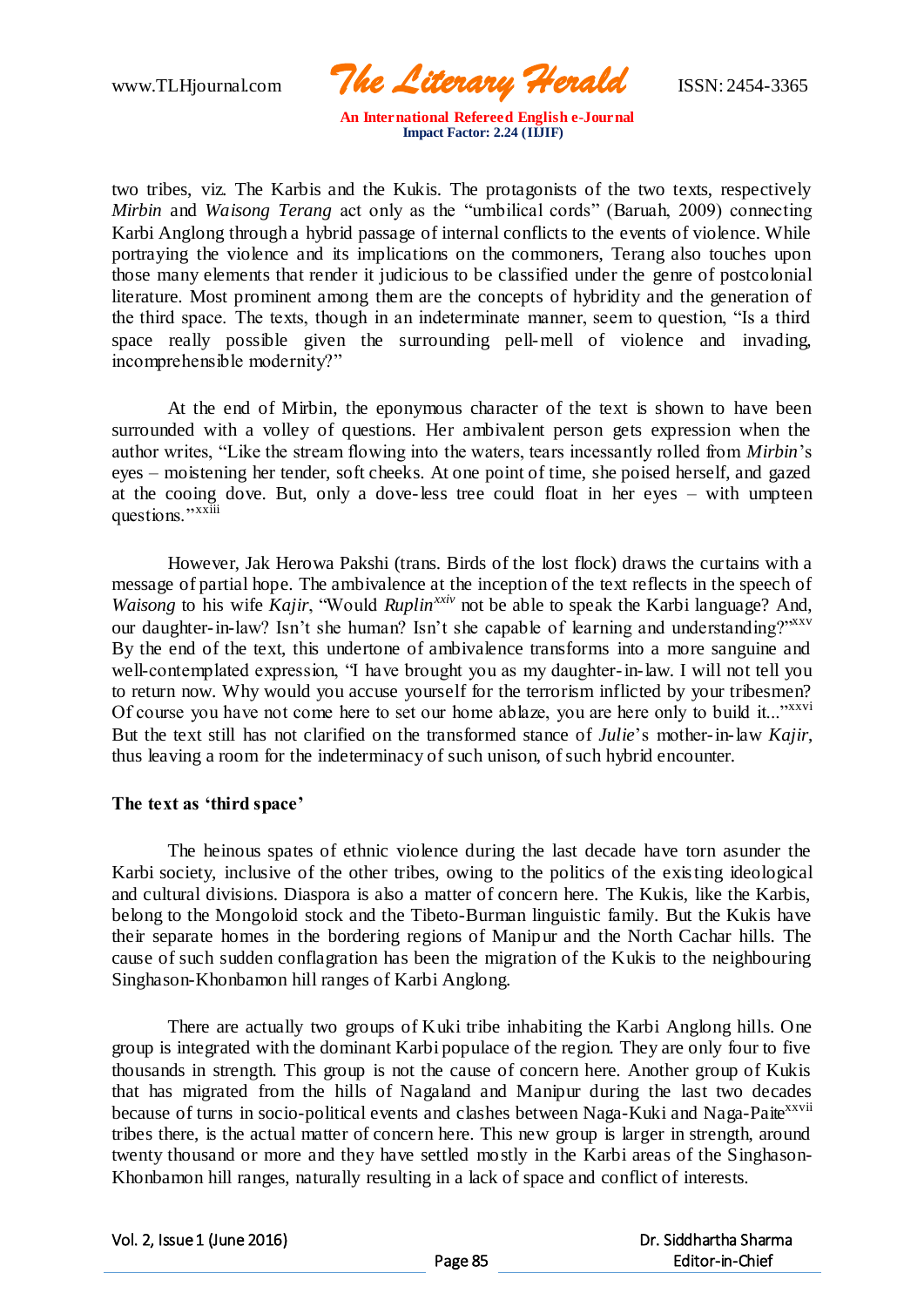www.TLHjournal.com *The Literary Herald*ISSN: 2454-3365

Rongbong Terang has been a witness to these events newly sprouting forth in his native land. Writes Dharamsing Teron and Elwin Teron, "Before 2001, there was no history of tribals of Karbi Anglong and NC Hills killing each other or attacking each other in such a manner."As a writer, it appeared to be Terang's duty in making use of the power at his disposal, of creating a counter-narrative of assimilation and the institution of "accountability" (Fukuyama, 2013) against the newly evolving destructive discourses and of politically articulating and negotiating with the people, who have been just "waiting to be created and constructed". (Bhabha,1990) But what is noteworthy is that while formulating the semioses of his social texts, Terang has not just piled them up with tedious "elaborations of insurgency" (Spivak, 1988), but he has been able to deftly represent "the utterance" (Spivak, 1988) of the native speaker too. Such is the vehemence in his texts that his readers and characters should thus be suffused with the realisation by now that human beings are multiidentitied, with each identity bringing a new richness and warmth to our lives as well as constraints and freedoms. (Costa-Pinto, 2006) The power of the text was alluded when the legendary Assamese poet-singer, Bhupen Hazarika rightly sang – "Rongbong Terang plays the flute of unity/ From Barak came Rajmohan, Hemanga Biswas…" (Thongsi, 2009).

The text has an inherent reservoir of power, to create and to destroy. Nonetheless, the texts of Rongbong Terang appear to be fraught with assorted questions relating to transformations occurring around in all sorts of political, religious, linguistic and cultural aspects of that miniature "universe" (Terang, 2010). The step ahead is uncertain and Terang can only help in constructing the narrative 'third space' suitable for the others to ensue from. So most arguably, being the native writer, he is in the vantage position of creating the "hybrid moment", as Benita Parry writes, "where misreadings and incongruities expose the uncertainties and ambivalences of the colonialist text and deny it an authorizing presence" (Jefferson, 1999). And in so far as creation of the Third Space/the hybrid is concerned, Terang is doing the best thing possible – describing, because "description is itself a political act...it is clear that redescribing a world is the necessary first step towards changing it" (Rushdie, 1992).

## **References**

Appadurai, Arjun. *Modernity at Large*. University of Minnesota Press, Minneapolis, London, 1996.

Ashcroft, Bill. *Post-colonial Transformation*. Routledge, 2001.

- Assam Info: Karbi Anglong District. Web. 24 Feb, 2016. <www.assaminfo.com/districts/ 15/karbi-anglong.htm>
- Barpujari, S.K. "Sambhudhan Phonglo North Cachar's Freedom Fighter". *Nationalist Upsurge in Assam*. Ed. Arun Bhuyan. Government of Assam, August, 2000. pp. 302-310.
- Baruah, Bikashjyoti. *Jatiya Jiwanar Krambikashor Dik-nirnayok Rong Bong Terang*. Rekha Prakshan, Guwahati, 2009.

Vol. 2, Issue 1 (June 2016)

 Dr. Siddhartha Sharma Editor-in-Chief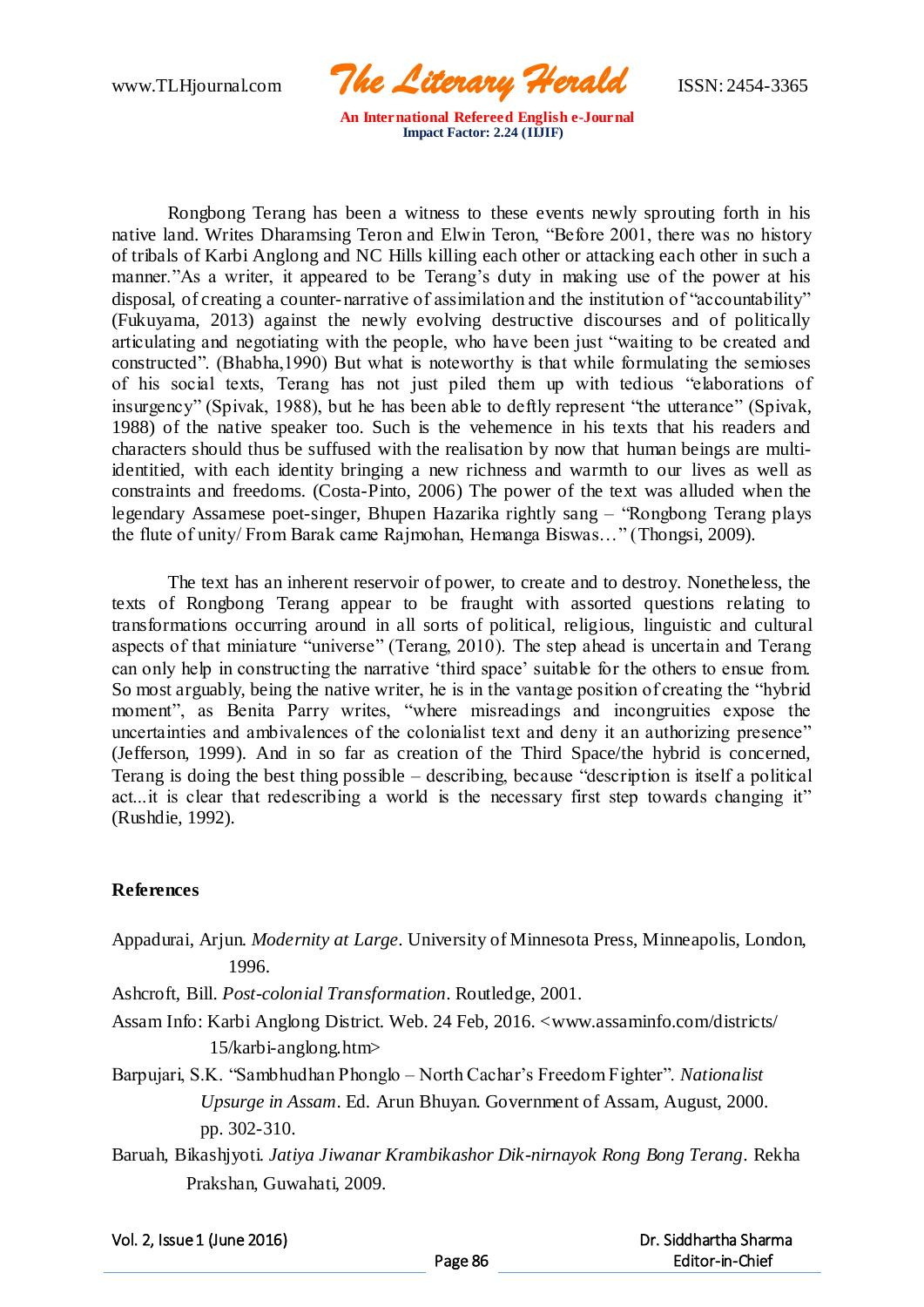www.TLHjournal.com *The Literary Herald*ISSN: 2454-3365

Baruah, Sanjib. *India against itself: Assam and the Politics of Nationality*. Oxford University Press, 2015.

Bhabha, Homi K. *The Location of Culture*. Routledge, 1994.

- Bhabha, Homi K. *The Third Space*. Interview by Jonathan Rutherford, 1990.
- Costa-Pinto, Selena. Rev. of *Identity and Violence: The Illusion of Destiny*. Eras Edition 8, November, 2006. Web. <http//www. artsonline.monash.edu.au/eras/files/2014/02 /costapintoreview.pdf>
- Eagleton, Terry. *The Idea of Culture*. Blackwell Publishers, 2000.
- Easthope, Antony. *Homi Bhabha, Hybridity and Identity, Or Derrida Versus Lacan*. Centre For Arts, Humanities and Sciences (CAHS), acting on behalf of the University of Debrecen CAHS. Web. 15Feb,2016. http://www.jstor.org/stable/41273996
- Fukuyama, Francis. "The Origins of Political Order." Mapungubwe Institute For Strategic Reflection (MISTRA). Linder Auditorium. 10 May,2013. Lecture.
- Graves, Benjamin. Homi K. Bhabha: an Overview. Brown University, 1998. Postcolonialweb.org. Web.23 Feb 2016.
- Hazarika, Rituparna. "Karbi Diaspora in Assam: Brief Analysis of Its Material Culture." The International Journal of Social Sciences and Humanities Invention: Volume 2 issue 06 2015. Web. 24 Feb 2016.  $\langle$ http://valleyinternational.net/index.php/ourjou/theijsshi>
- Ishiguro, Kazuo. *The Remains of the Day*. Faber and Faber Limited, 1989.
- Jefferson, Antwan. *On Hybridity and Postcolonialism*. Brown University, 1999. Postcolonialweb.org. Web. 23 Feb 2016.
- Mangattuthazhe, Tom. *Violence and Search for Peace in Karbi Anglong, Assam*. North Eastern Social Research Centre, Guwahati, 2008.
- Papastergiadis, Nikos. *Spatial Aesthetics: Art, Place and the Everyday*. Rivers Oram Press, 2006.
- Papastergiadis, Nikos. Interview. Interview with Professor Nikos Papastergiadis on 'Cosmo- -politanism and Culture'. By Alistair Brisbourne. Global Studies Association. June 19, 2014. Web. 23 Feb,2016.
- Rushdie, Salman. *Imaginary Homelands: Essays and Criticism 1981-1991*. Granta Books London in association with Penguin Books, 1992.
- Said, Edward. *Culture and Imperialism*. Vintage Books: New York, 1994.
- Spivak,Gayatri Chakravorty. "Can the Subaltern Speak?". *Marxism and the Interpretation Of Culture*. Eds. Cary Nelson and Lawrence Grossberg. London: Macmillan, 1988.
- Terang, Rongbong. *Jak Herowa Pakshi*. M/s. Banalata, Guwahati, December, 2005.
- Terang, Rongbong. *Mirbin*. M/s. Banalata, Guwahati, 2009.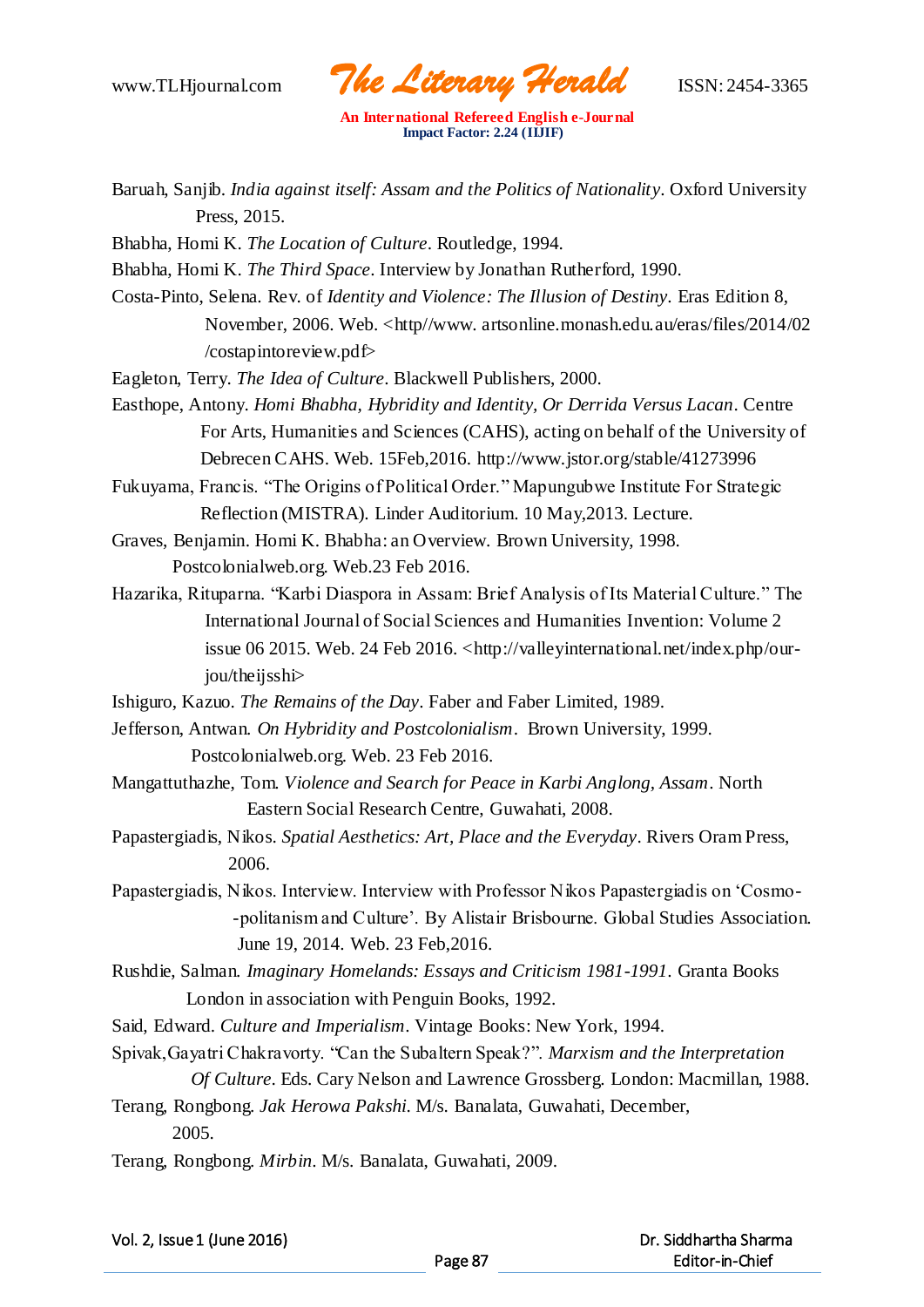www.TLHjournal.com *The Literary Herald*ISSN: 2454-3365

Terang, Rongbong. *In Conversation with Pradip Khataniar*. Muse India Issue 31, 2010.

Teron, Dharamsing. *Reclaiming the Ancestors' Voices...: Karbi Studies Vol-2*. Assam Book Hive, 2011.

Thongsi, Yese Dorjee. *Contribution of Tribal Writers*. Biennial session of Assam Sahitya Sabha, Baithalangsu, Karbi Anglong, 2009.

Turner, Victor. "Liminality and Communitas". *The Ritual Process: Structure and Anti- -Structure*. Chicago: Aldine Publishing, 1969.

Zaman, Arifur. "An Appraisal to the Marriage System of the Karbis of Assam". *Study Tribes Tribals*, 6(2) 2008: 93-97.

<sup>ii</sup> Translated by the presenter.

 $\overline{a}$ 

III The Kukis, belonging to the Tibeto-Burman family, are the original inhabitant tribe of the Manipur state.

<sup>iv</sup> The Rengma Nagas, one of the sub- branch of the Naga tribe, are the original inhabitants of the state of Nagaland.

v *Rongmilir Hahi*, by Rongbong Terong, was published first in the year 1981.

<sup>vi</sup> General and objective perspective of a culture in anthropological terms.

vii Description of a culture in terms of its internal elements in anthropological terms.

viii John Ashberry, *Self-portrait in a convex mirror*(1975).

<sup>ix</sup> Mikir, considered a derogatory term now, was earlier used to address the Karbis. It is believed that the name was originally given to them by the Aryanised Assamese population. The Mikirs now call themselves "Arleng" meaning "man" or Karbi.

 $^{\texttt{x}}$  Hemphu, the supreme household god of the Karbis is equivalent to Vishnu of the Hindu mythology and Mukrang, the second-in-order household god is considered equivalent to Mahadeva.

 $x<sup>i</sup>$  The drongos are birds with forked-tails, found mostly in Karbi Anglong.

<sup>xii</sup> Drongo in Karbi language.

<sup>xiii</sup> Translated by the presenter.

<sup>xiv</sup> Translated by the presenter.

<sup>xv</sup> Translated by the presenter.

Vol. 2, Issue 1 (June 2016)

<sup>&</sup>lt;sup>i</sup> Karbi Anglong is the largest district of Assam by area (10434 sq km.) and home to numerous ethnic tribes of North-east India. It is a district administered as per the provisions of the sixth schedule of the Constitution of India. It has been an autonomous district since 17 November, 1951.